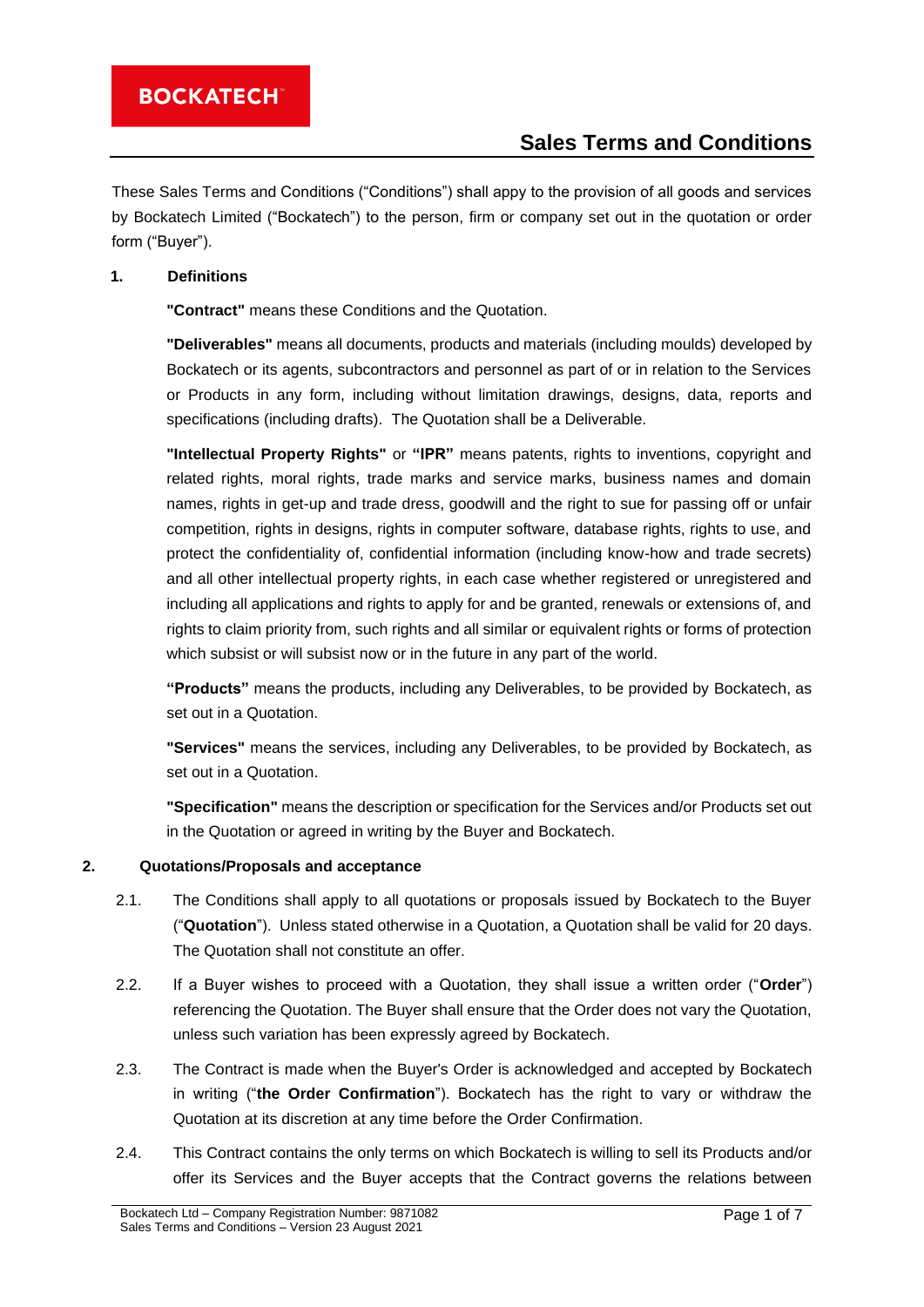Bockatech and the Buyer to the exclusion of any other terms and conditions which the Buyer seeks to impose or incorporate, or which are implied by law, trade custom, practice or course of dealing.

- 2.5. Any samples, drawings, descriptive matter or advertising issued by Bockatech, and any descriptions or illustrations contained in Bockatech's Quotation, catalogues or brochures, are issued or published for the sole purpose of giving an approximate idea of the products and/or services described in them. They shall not form part of the Contract or have any contractual force.
- 2.6. Once the Contract is made it cannot be cancelled, deferred or altered by the Buyer except by written mutual agreement. Where appropriate a fee may be charge by Bockatech to cover abortive expenditure to the date of cancellation.
- 2.7. For clarity, these Conditions shall only apply to the Products and/or Services provided to the Buyer during your internal research and development stages. Any manufacture, sell, lease, loan, let on hire, sell on hire of the Products or Services or any use of the Products or Services in a commercial or production capacity, including customer pilot phases ("**Commercial Activities**") will be subject to a further license agreement.

#### **3. Prices**

- 3.1. Unless otherwise agreed in a Quotation, prices are net ex works in British Pounds (GBP). They exclude packaging, transport insurance and any export or import charges or duties. Quoted or confirmed prices do not include items not set out in the Quotation.
- 3.2. All amounts payable by the Buyer exclude amounts in respect of value added tax ("**VAT**") which the Buyer shall additionally be liable to pay to Bockatech at the prevailing rate (if applicable), subject to receipt of a valid VAT invoice.

#### **4. Terms of payment**

- 4.1. Payments shall be made in accordance with the Quotation
- 4.2. Unless otherwise stated in the Quotation, all payments are to be made in British Pound (GBP) within 30 days from date of invoicing.
- 4.3. The Buyer shall pay all undisputed elements of an invoice to a bank account nominated in writing by Bockatech.
- 4.4. Except in respect of a bona fide invoice dispute, if the Buyer fails to make any payment due to Bockatech under the Contract by the due date for payment, then, without limiting Bockatech's remedies under Clause [11](#page-4-0) Bockatech may, at its sole discretion;
	- 4.4.1. Suspend performance of the Services or delivery of the Products until payment of the overdue amount has been made; and/or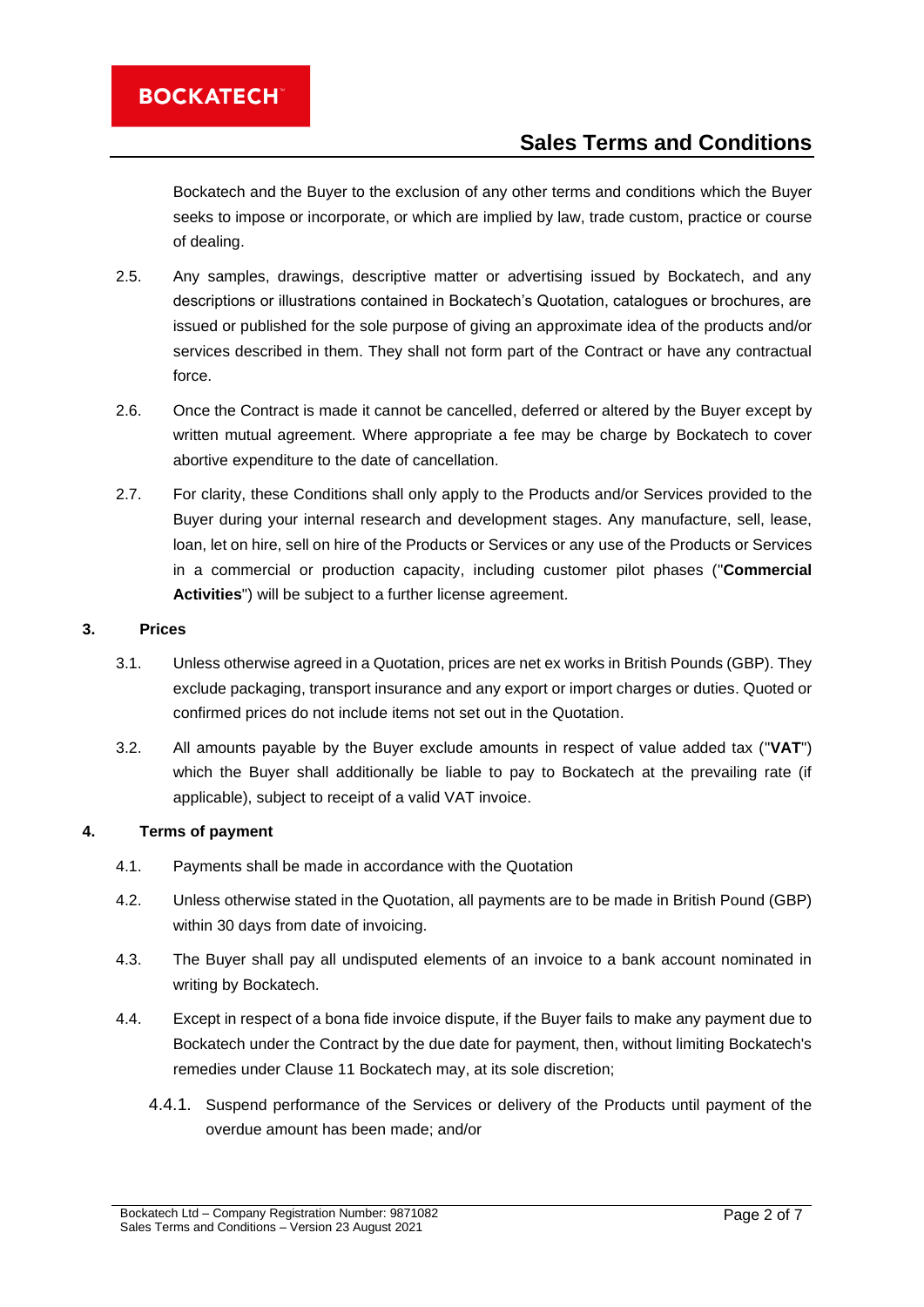- 4.4.2. Charge the Buyer interest on the overdue sum from the due date until payment of the overdue sum, whether before or after judgment. Interest under this clause will accrue each day at 4% a year above the Bank of England's base rate from time to time, but at 4% a year for any period when that base rate is below 0%.
- 4.5. All amounts due under the Contract shall be paid in full without any set-off, counterclaim, deduction or withholding (other than any deduction or withholding of tax as required by law).

### **5. Supply of Products or Services**

- 5.1. Bockatech shall supply the Products and/or Services as set out in the Quotation.
- 5.2. In performing the Services or delivering the Products, Bockatch shall use reasonable endeavours to meet any performance or delivery dates specified in the Order Confirmation and time shall not be of the essence for performance of the Services or delivery of the Products.
- 5.3. Bockatech reserves the right to amend the Specification if necessary to comply with any applicable law or regulatory requirement, or if the amendment will not materially affect the nature or quality of the Services or Products and Bockatech shall notify the Buyer in any such event.
- 5.4. Delivery or performance shall be conditional upon;
	- 5.4.1. Buyer having paid all sums that are stated as due for payment prior to delivery/performance; and
	- 5.4.2. The Buyer having provided Bockatech with all technical details, support and assistance reasonable necessary to enable Bockatech to deliver the Products and/or perform the Services. Bockatech shall notify the Buyer of what technical details and assistance are required and when.
- 5.5. If the Buyer does not comply with each of the aforementioned conditions, Bockatech reserves the right (without compensation to the Buyer) to delay or postpone the Contract and modify the delivery/performance conditions to which Bockatech has previously agreed. The same applies if the terms of payment are not honoured.

### **6. Title and Risk**

- 6.1. The risk in the Products shall pass to the Buyer either when its agent collects from Bockatech's premises or when delivery is made to the Buyer.
- 6.2. Title to the Products shall not pass to the Buyer until Bockatech has received payment in full (in cash or cleared funds) for the Products. Until title in the Products has passed, Bockatech shall be entitled at any time either to require the Buyer to return the Products to Bockatech or allow Bockatech (with or without prior notice) to enter the premises where the Products are stored and repossess the same. All charges incurred by Bockatech in either respect shall be the Buyer's responsibility.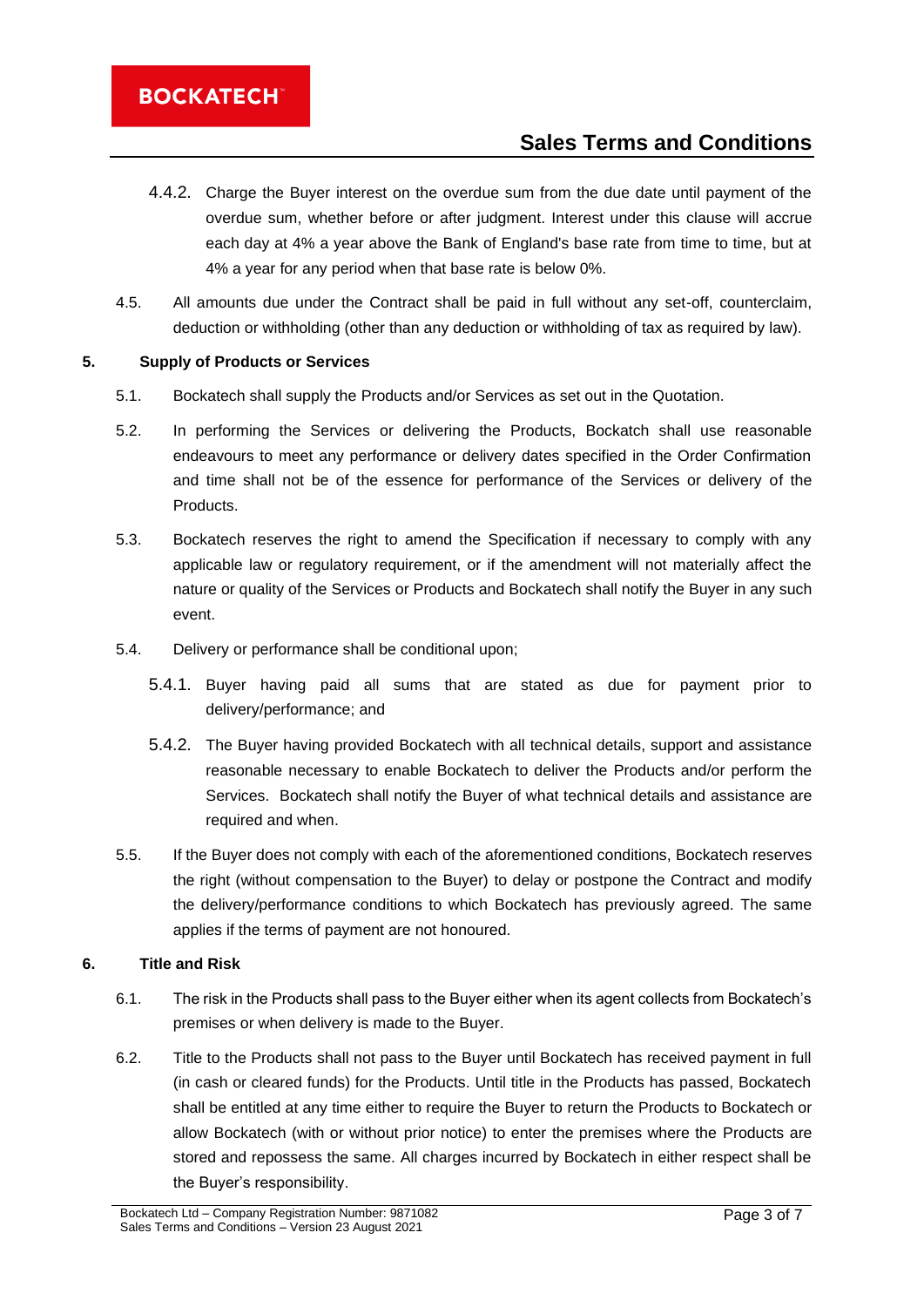#### **7. Confidentiality**

- 7.1. Each party undertakes that it shall not disclose to any person any confidential information concerning the business, affairs, customers, clients or suppliers of the other party, except as permitted below.
- 7.2. Each party may disclose the other party's confidential information:
	- 7.2.1. to its employees, officers, representatives or advisers who need to know such information for the purposes of exercising the party's rights or carrying out its obligations under the Contract. Each party shall ensure that its employees, officers, representatives or advisers to whom it discloses the other party's confidential information comply with this clause; and
	- 7.2.2. as may be required by law, a court of competent jurisdiction or any governmental or regulatory authority.
- 7.3. Neither party shall use the other party's confidential information for any purpose other than to exercise its rights and perform its obligations under or in connection with the Contract.

#### **8. Intellectual Property**

- 8.1. All Intellectual Property Rights in the Products and Services (excluding Intellectual Property Rights in materials, equipment, tools or data supplied by the Buyer) and any Intellectual Property Rights created or developed during the provision of the Products or Services shall belong to Bockatech. Subject always to the restrictions in clause 9, Bockatech grants to the Buyer a fully paid-up, worldwide, non-exclusive, royalty-free, licence to use Bockatech's Intellectual Property Rights subsisting within the Services or Products for the sole purpose of receiving and using the Services or Products for internal business and testing purposes only.
- 8.2. All product designs, mould designs, drawings, training and documentation (and all improvements, enhancements, modifications and derivation thereof) remain the property of Bockatech unless otherwise agreed.
- 8.3. Where Bockatech manufactures and supplies the Products to the Buyer's design or specification ("Buyer Design") the Buyer shall indemnify Bockatech in respect of any loss or damage suffered by Bockatech arising from a claim that Bockatech's manufacture or supply of the Buyer Design infringes a third parties Intellectual Property Rights.

### **9. Use of moulds**

9.1. Where the Products or Services include the supply of a prototype or production mould to the Buyer, such supply does not grant any right to use the mould for Commercial Activities. The mould shall be used for no other purposes than the manufacturing of samples for the benefit of the Buyer or such other purpose set out in the quotation only. The Buyer shall enter into a separate license agreement with Bockatech before starting any Commercial Activity that involve Bockatech's IPR. Any mould supplied under this Contract is supplied 'as is' and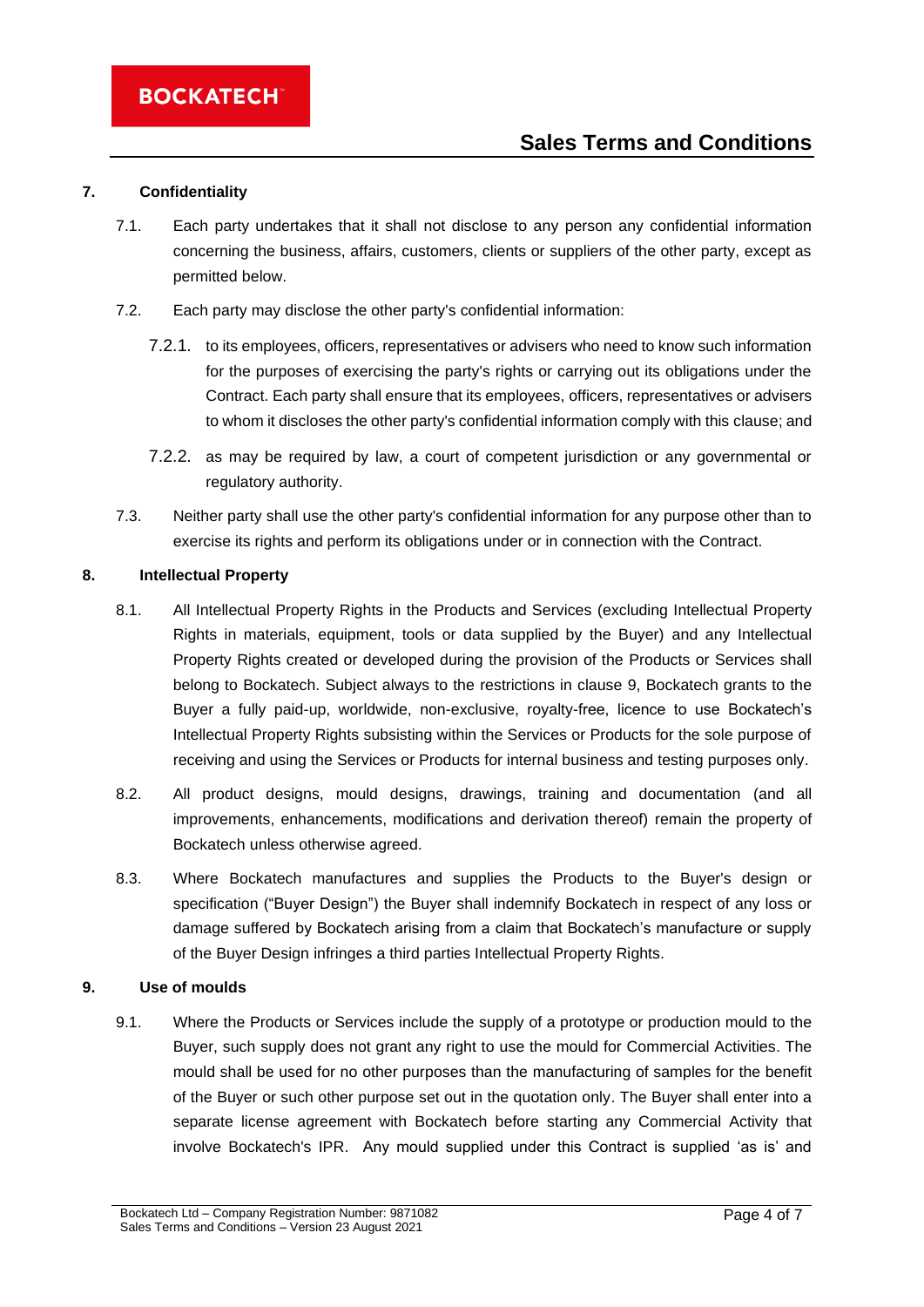Bockatech gives no warranty or guarantee as to the Mould and shall provide only the services and support set out in the Quotation.

### **10. Liability**

- 10.1. Neither party limits its liability (if any) to the other for: personal injury or death resulting from negligence; fraud; or any matter for which it would be illegal to exclude or to attempt to exclude its liability.
- 10.2. Subject to the above, Bockatech's total aggregate liability to the Buyer under or in connection with this agreement (whether in contract, tort including negligence, breach of statutory duty, restitution or otherwise) in respect of all and any loss or damage howsoever caused will be limited to the total fees payable under the Quotation.
- 10.3. Neither party will be under any liability to the other for any of the following types of losses (whether those losses arise directly in the normal course of business or otherwise): pure economic loss; loss of profits; loss of business; loss of revenue; loss of contract; loss or depletion of goodwill and/or business opportunity; loss of anticipated earnings or savings or like loss; or any special, indirect or consequential losses.

#### <span id="page-4-0"></span>**11. Termination**

- 11.1. Without affecting any other right or remedy available to it, either party may terminate the Services with immediate effect by giving written notice to the other party if:
	- 11.1.1. the other party commits a material breach of any term of the Contract which breach is irremediable or (if such breach is remediable) fails to remedy that breach within a period of 45 days after being notified in writing to do so;
	- 11.1.2. the other party takes any step or action in connection with its entering administration, provisional liquidation or any composition or arrangement with its creditors (other than in relation to a solvent restructuring), being wound up (whether voluntarily or by order of the court, unless for the purpose of a solvent restructuring), having a receiver appointed to any of its assets or ceasing to carry on business or, if the step or action is taken in another jurisdiction, in connection with any analogous procedure in the relevant jurisdiction; or
	- 11.1.3. the other party suspends, or threatens to suspend, or ceases or threatens to cease to carry on all or a substantial part of its business.
- 11.2. Bockatech shall be entitled to terminate the Contract where the Buyer fails to pay the sums due to Bockatech by the due date and does not remedy the failure to pay within 20 days of receipt of notice from Bockatech to pay the overdue amount.
- 11.3. Any provision of the Contract that expressly or by implication is intended to come into or continue in force on or after termination or expiry of the Contract shall remain in full force and effect.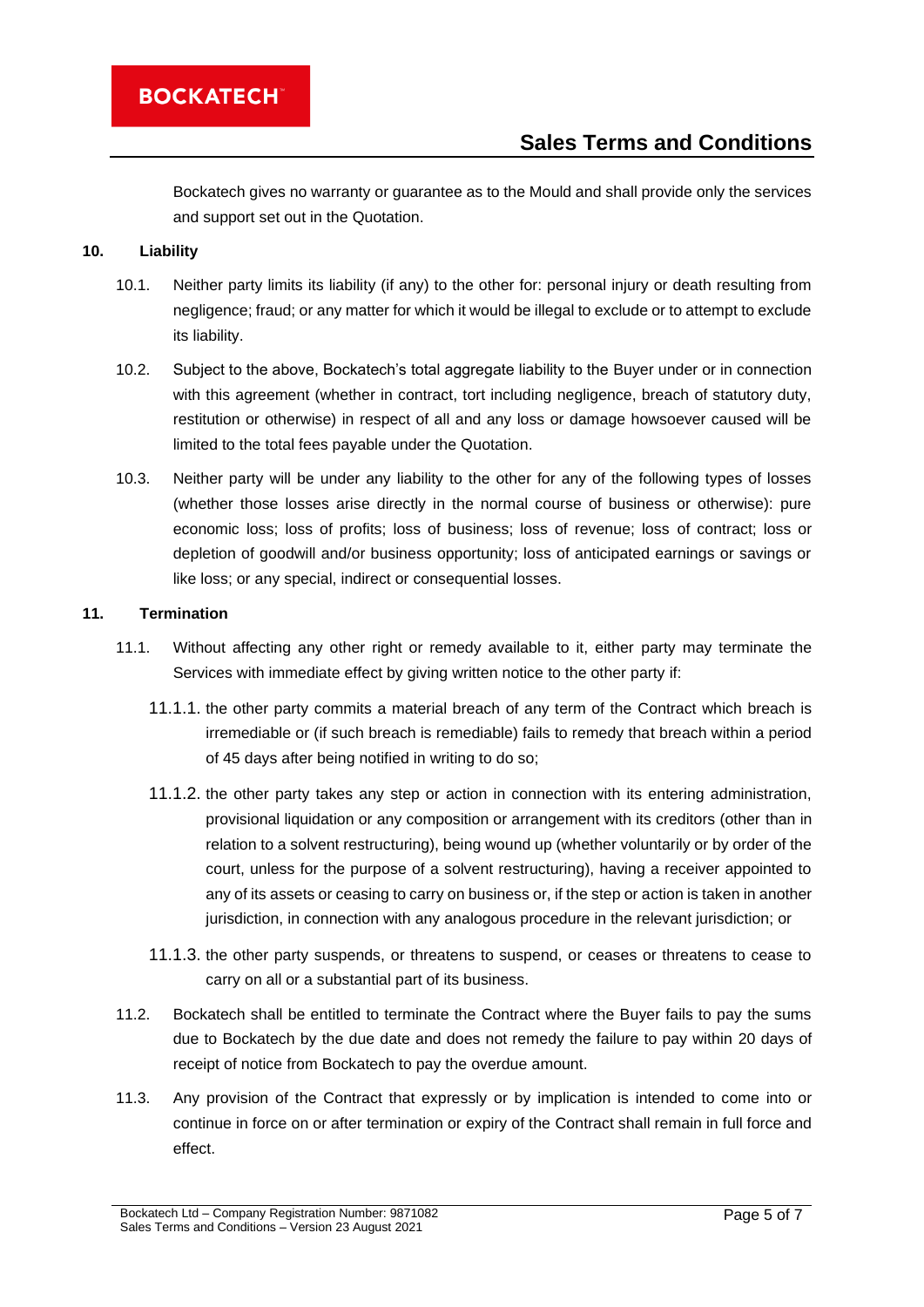- 11.4. Termination or expiry of the Services shall not affect any of the rights, remedies, obligations or liabilities of the parties that have accrued up to the date of termination or expiry, including the right to claim damages in respect of any breach of the Contract which existed at or before the date of termination or expiry.
- 11.5. On termination of the Services for whatever reason the Buyer shall pay to Bockatech all of Bockatech's outstanding unpaid invoices and interest and, in respect of Services supplied but for which no invoice has been submitted, Bockatech shall submit an invoice, which shall be payable by the Buyer, immediately on receipt.

#### **12. General**

12.1. **Force majeure**: Neither Bockatech nor the Buyer shall be in breach of this Contract nor liable for delay in performing, or failure to perform, any of its obligations under this Contract if such delay or failure result from events, circumstances or causes beyond its reasonable control.

### 12.2. **Entire Agreement**:

- 12.2.1. The Contract constitutes the entire agreement between the parties and supersedes and extinguishes all previous agreements, promises, assurances, warranties, representations and understandings between them, whether written or oral relating to its subject matter.
- 12.2.2. Each party acknowledges that in entering into the Contract it does not rely on, and shall have no remedies in respect of any statement, representation, assurance or warranty (whether made innocently or negligently) that is not set out in the Contract. Each party agrees that it shall have no claim for innocent or negligent misrepresentation or negligent misstatement based on any statement in the Contract.
- 12.2.3. Nothing in this Clause 16 shall limit or exclude any liability for fraud.
- 12.3. **Waiver**: Failure to exercise, or any delay in exercising, any right or remedy provided under this Contract or by law shall not constitute a waiver of that or any other right or remedy, nor shall it preclude or restrict any further exercise of that or any other right or remedy. No single or partial exercise of any right or remedy provided under this Contract or by law shall preclude or restrict the further exercise of that or any other right or remedy.
- 12.4. **Variation**: No variation of this Contract shall be effective unless it is in writing and signed by both parties (or their authorised representatives).
- 12.5. **Severance**: If any provision or part-provision of this Contract is or becomes invalid, illegal or unenforceable, it shall be deemed modified to the minimum extent necessary to make it valid, legal and enforceable. If such modification is not possible, the relevant provision or partprovision shall be deemed deleted. Any modification to or deletion or a provision or partprovision under this clause shall not affect the validity and enforceability of the rest of this **Contract.**